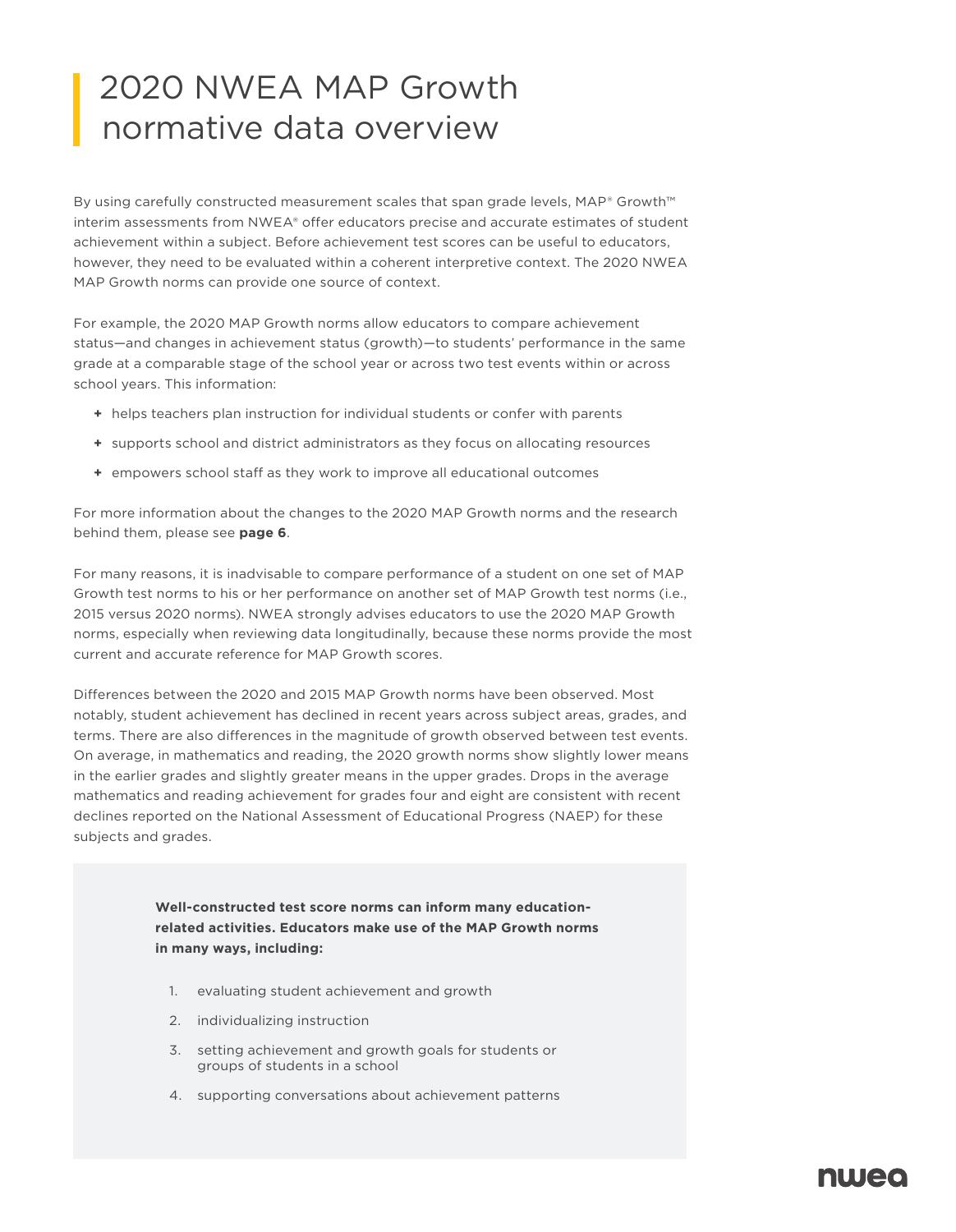### MAP Growth achievement status and growth norms for students and schools

The NWEA 2020 MAP Growth norms Study provides achievement status and growth norms for individual students and grade levels within schools in each of the four subject areas: reading, language usage, mathematics, and general science. The study's results are based on K–12 grade level samples. Records are sampled from between 3.6 and 5.5 million test scores from 500,000 to 700,000 students attending over 24,500 public schools in 5,800 districts spread across all 50 states.

Rigorous sampling and weighting procedures, which were consistent with the approach taken with the 2015 MAP Growth norms, were used to ensure that the 2020 norms were representative of the U.S. public school student population.

MAP Growth assessments can be administered on a schedule designed to meet a school's needs. As a result, student scores reflect different amounts of instruction. Under such circumstances, normative comparisons will be unfair, for example, if students with 16 weeks of instruction are compared to students with 20 weeks of instruction. Like the 2015 norms, the 2020 norms accommodate this scheduling flexibility by constructing time-continuous norms. MAP Growth achievement and growth are defined for a number of different instructional weeks during the year, allowing for more valid comparisons and interpretations of student and school achievement status and growth.

Similar instructional week flexibility is addressed in the student and school growth norms. Growth anticipated for students with the same initial score may be determined for varying numbers of instructional weeks separating two test occasions. This allows educators to make appropriate normative interpretations of test results that are consistent with their students' particular testing schedules. With the accompanying conditional growth percentiles, the norms tell educators if students made growth consistent with that of other students (in the same grade and subject area, with the same initial RIT score) with the same amount of instruction between test events. Situating

growth relative to students nationwide helps educators move beyond the simple conclusion that a student either did or did not "make target growth" and understand the extent and magnitude by which a student's growth exceeded or fell short of the growth observed for other similar students.

In order for the norms to take instructional days into account, school district calendars for each school represented in the study sample were retrieved. Using the instructional days data plus actual dates of testing, NWEA estimated fall, winter, and spring norms. The default instructional weeks were used to construct the achievement status and growth norms tables that appear on the following pages. Specifically, the 4th week is used for fall norms, the 20th week is used for winter norms, and the 32nd week is used for spring norms. However, if a school's testing calendar does not conform to the instructional weeks used to construct these tables, the normative references provided through the MAP Growth reporting system still allow appropriate comparisons to be made.

#### **Understanding standard deviation (SD)**

The columns labeled "SD" in the following tables contain the standard deviations of the means. An SD is simply a measure of dispersion of scores around the mean value; the smaller the SD, the more compact the scores are around the mean. SDs are particularly useful when comparing student-level norms and schoollevel norms and can help educators make a range of inferences. For example, knowing the spread of the data can help educators understand the extent to which student achievement or growth exceeds or falls short of student- or school-level means.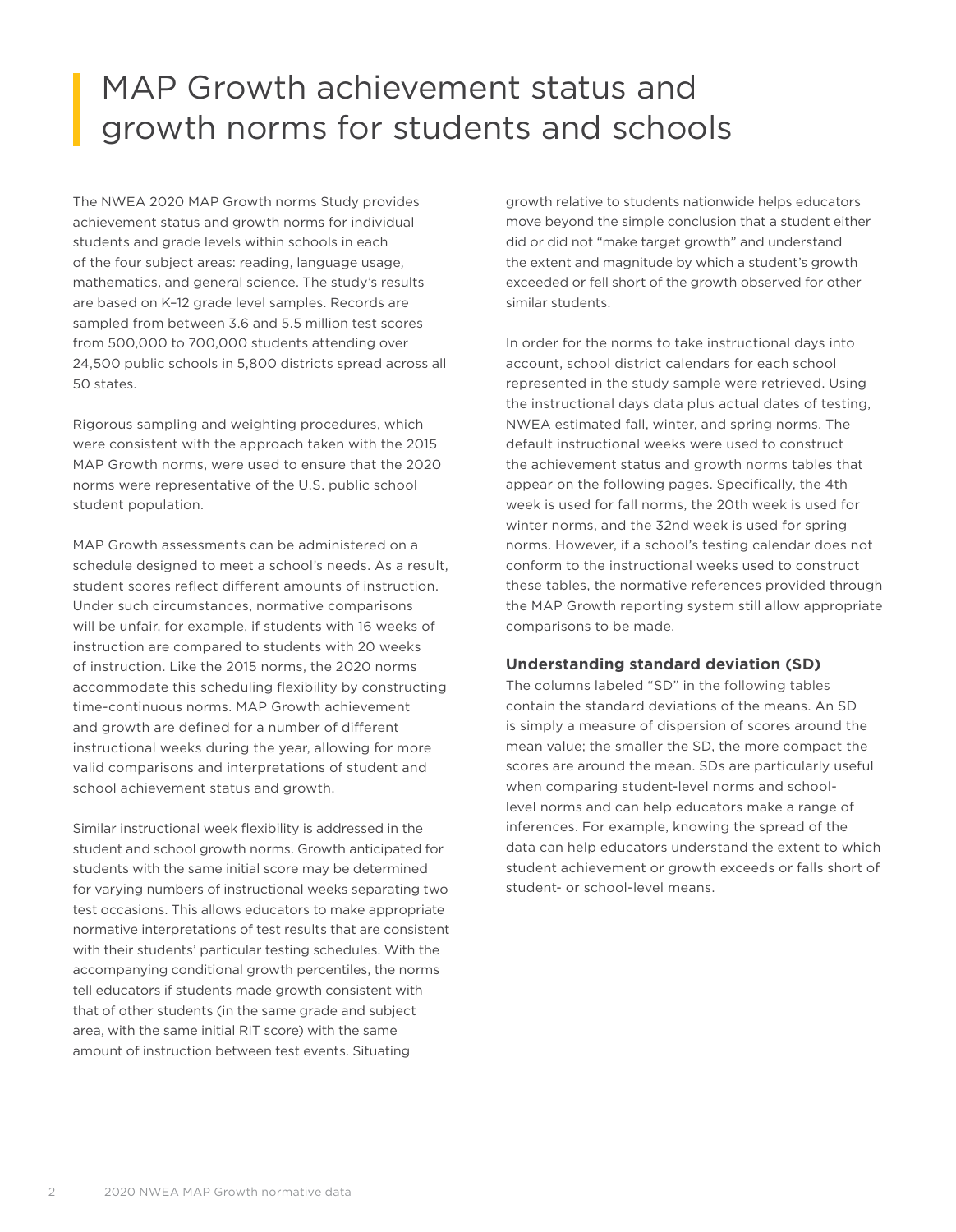#### **Student achievement norms**

The norms in the tables below have a very straightforward interpretation. For example, in the achievement norms for reading, grade 2 students in the fall had a mean score of 172.35 and a standard deviation of 15.19. To get a sense of how much variation there was, the SD of 15.19 can be subtracted from the mean and added to the mean to produce a range of about 157–188. Since the norms are based on the bell curve, we know that 68% of all grade 2 reading scores are expected to fall within this range.

| <b>2020 Reading Student Achievement Norms</b> |             |           |             |           |             |               |  |  |
|-----------------------------------------------|-------------|-----------|-------------|-----------|-------------|---------------|--|--|
|                                               |             | Fall      |             | Winter    |             | <b>Spring</b> |  |  |
| Grade                                         | <b>Mean</b> | <b>SD</b> | <b>Mean</b> | <b>SD</b> | <b>Mean</b> | <b>SD</b>     |  |  |
| κ                                             | 136.65      | 12.22     | 146.28      | 11.78     | 153.09      | 12.06         |  |  |
| 1                                             | 155.93      | 12.66     | 165.85      | 13.21     | 171.40      | 14.19         |  |  |
| $\overline{2}$                                | 172.35      | 15.19     | 181.20      | 15.05     | 185.57      | 15.49         |  |  |
| 3                                             | 186.62      | 16.65     | 193.90      | 16.14     | 197.12      | 16.27         |  |  |
| 4                                             | 196.67      | 16.78     | 202.50      | 16.25     | 204.83      | 16.31         |  |  |
| 5                                             | 204.48      | 16.38     | 209.12      | 15.88     | 210.98      | 15.97         |  |  |
| 6                                             | 210.17      | 16.46     | 213.81      | 15.98     | 215.36      | 16.03         |  |  |
| $\overline{ }$                                | 214.20      | 16.51     | 217.09      | 16.21     | 218.36      | 16.38         |  |  |
| 8                                             | 218.01      | 17.04     | 220.52      | 16.69     | 221.66      | 16.87         |  |  |
| 9                                             | 218.90      | 19.02     | 220.52      | 18.73     | 221.40      | 19.03         |  |  |
| 10                                            | 221.47      | 17.92     | 222.91      | 17.81     | 223.51      | 18.20         |  |  |
| 11                                            | 223.53      | 17.73     | 224.64      | 17.80     | 224.71      | 18.50         |  |  |
| 12                                            | 223.80      | 19.32     | 223.85      | 21.21     | 224.33      | 23.08         |  |  |

| 2020 Language Usage Student Achievement Norms |             |           |             |       |               |       |  |  |
|-----------------------------------------------|-------------|-----------|-------------|-------|---------------|-------|--|--|
|                                               |             | Fall      | Winter      |       | <b>Spring</b> |       |  |  |
| Grade                                         | <b>Mean</b> | <b>SD</b> | <b>Mean</b> | SD    | Mean          | SD    |  |  |
| $\mathbf{2}$                                  | 173.98      | 16.06     | 183.83      | 15.40 | 188.40        | 15.89 |  |  |
| 3                                             | 187.71      | 15.33     | 195.14      | 14.64 | 198.32        | 14.65 |  |  |
| 4                                             | 197.33      | 15.10     | 202.87      | 14.44 | 205.00        | 14.33 |  |  |
| 5                                             | 204.17      | 14.55     | 208.45      | 13.98 | 210.19        | 13.90 |  |  |
| 6                                             | 209.43      | 14.35     | 212.81      | 13.92 | 214.19        | 13.94 |  |  |
| $\overline{ }$                                | 212.65      | 14.72     | 215.28      | 14.39 | 216.47        | 14.42 |  |  |
| 8                                             | 215.54      | 14.74     | 217.73      | 14.45 | 218.74        | 14.56 |  |  |
| 9                                             | 216.68      | 15.52     | 218.18      | 15.30 | 219.00        | 15.51 |  |  |
| 10                                            | 218.82      | 15.10     | 220.19      | 15.11 | 220.86        | 15.45 |  |  |
| 11                                            | 220.66      | 14.94     | 221.86      | 14.98 | 222.33        | 15.53 |  |  |

| <b>2020 Mathematics Student Achievement Norms</b> |        |           |        |           |        |               |  |  |
|---------------------------------------------------|--------|-----------|--------|-----------|--------|---------------|--|--|
|                                                   | Fall   |           |        | Winter    |        | <b>Spring</b> |  |  |
| Grade                                             | Mean   | <b>SD</b> | Mean   | <b>SD</b> | Mean   | <b>SD</b>     |  |  |
| κ                                                 | 139.56 | 12.45     | 150.13 | 11.94     | 157.11 | 12.03         |  |  |
| 1                                                 | 160.05 | 12.43     | 170.18 | 12.59     | 176.40 | 13.18         |  |  |
| $\overline{2}$                                    | 175.04 | 12.98     | 184.07 | 13.01     | 189.42 | 13.44         |  |  |
| 3                                                 | 188.48 | 13.45     | 196.23 | 13.64     | 201.08 | 14.11         |  |  |
| 4                                                 | 199.55 | 14.40     | 206.05 | 14.90     | 210.51 | 15.56         |  |  |
| 5                                                 | 209.13 | 15.19     | 214.70 | 15.88     | 218.75 | 16.70         |  |  |
| 6                                                 | 214.75 | 16.12     | 219.56 | 16.74     | 222.88 | 17.47         |  |  |
| 7                                                 | 220.21 | 17.41     | 224.04 | 17.96     | 226.73 | 18.60         |  |  |
| 8                                                 | 224.92 | 18.94     | 228.12 | 19.33     | 230.30 | 19.95         |  |  |
| 9                                                 | 226.43 | 19.83     | 228.67 | 20.06     | 230.03 | 20.63         |  |  |
| 10                                                | 229.07 | 20.23     | 231.21 | 20.61     | 232.42 | 21.25         |  |  |
| 11                                                | 231.72 | 20.61     | 233.49 | 20.91     | 234.25 | 21.65         |  |  |
| $12 \overline{ }$                                 | 233.02 | 21.60     | 233.31 | 23.07     | 234.19 | 24.63         |  |  |

| <b>2020 General Science Student Achievement Norms</b> |        |           |        |           |               |           |  |  |
|-------------------------------------------------------|--------|-----------|--------|-----------|---------------|-----------|--|--|
|                                                       | Fall   |           | Winter |           | <b>Spring</b> |           |  |  |
| Grade                                                 | Mean   | <b>SD</b> | Mean   | <b>SD</b> | Mean          | <b>SD</b> |  |  |
| $\mathbf{2}$                                          | 177.70 | 13.43     | 184.59 | 12.35     | 187.87        | 12.46     |  |  |
| 3                                                     | 187.84 | 12.25     | 193.29 | 11.63     | 195.88        | 11.76     |  |  |
| 4                                                     | 194.65 | 11.68     | 199.15 | 11.50     | 201.22        | 11.75     |  |  |
| 5                                                     | 200.23 | 11.77     | 204.30 | 11.72     | 206.17        | 12.12     |  |  |
| 6                                                     | 203.86 | 12.04     | 207.26 | 12.02     | 208.47        | 12.41     |  |  |
| 7                                                     | 206.56 | 12.65     | 209.50 | 12.73     | 210.61        | 13.17     |  |  |
| 8                                                     | 209.64 | 13.25     | 212.41 | 13.17     | 213.44        | 13.64     |  |  |
| $9*$                                                  | 211.40 | 14.10     | 213.42 | 14.17     | 213.99        | 14.72     |  |  |
| 10*                                                   | 213.24 | 14.26     | 214.95 | 14.42     | 215.29        | 15.07     |  |  |

\* These science status norms describe the distributions of achievement in general science academic skills and content knowledge for the relevant student populations for these grades and are useful for screening and placement purposes. Test results should not be used to evaluate performance where science content is more specialized, such as in topically differentiated high school science courses (e.g., biology, chemistry, physics).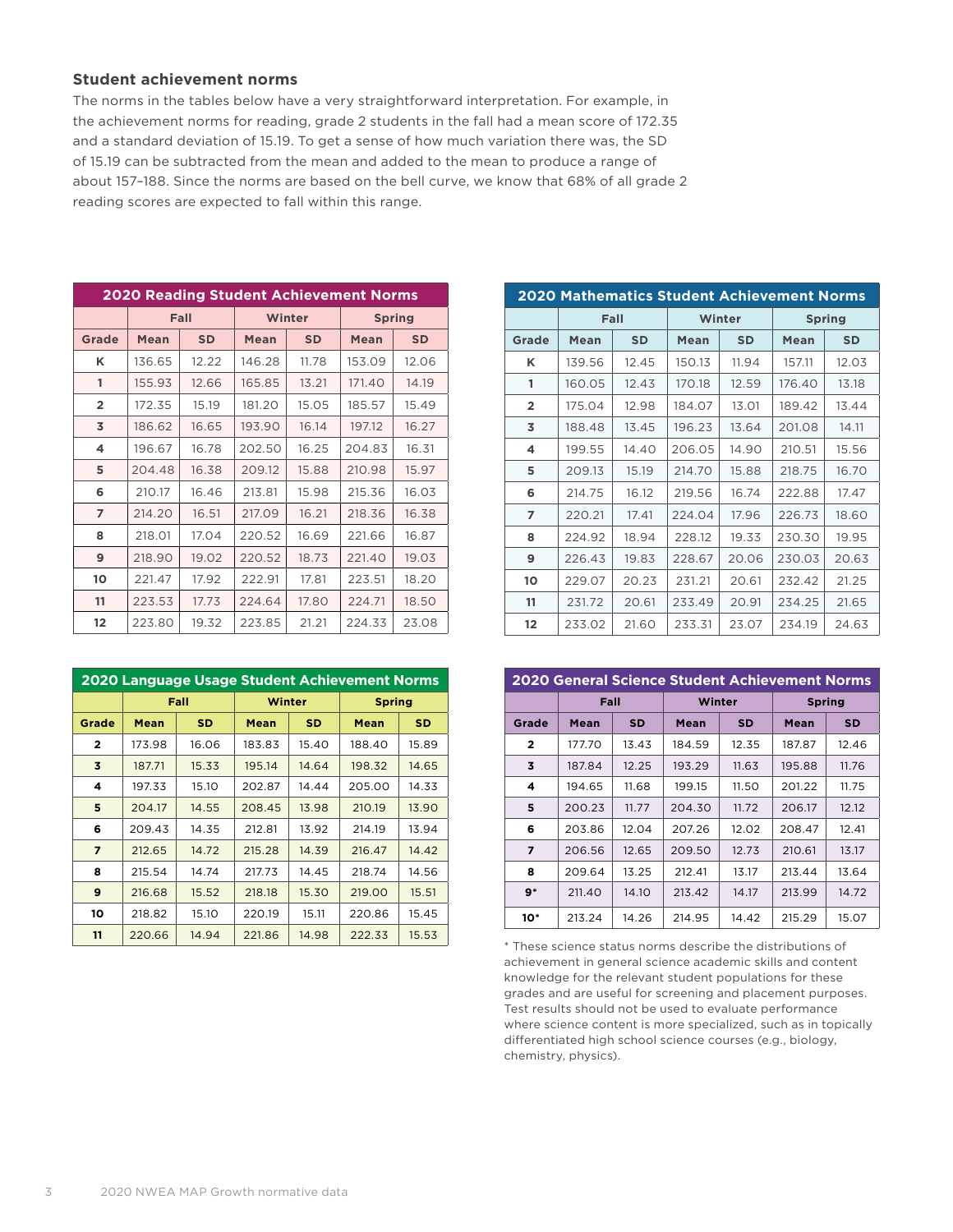#### **Student growth norms**

Growth norms developed for the 2020 MAP Growth norms Study reflect the common observation that the rate of academic growth is related to the student's starting achievement status on the measurement scale. In the elementary grades, for example, students starting out at a lower achievement level tend to demonstrate greater raw growth compared to students in the upper grades. **The growth norm tables below show mean growth when the mean grade level achievement status score (i.e., 50th percentile score) is used as the starting score**. In each case, the starting score is treated as a factor when predicting growth. If a particular student's starting score was below the grade level mean, the growth mean is generally higher. Similarly, students with starting scores above the grade level mean would generally show less raw growth on average. These adjustments for starting achievement, coupled with the inclusion of instructional days in computing the norms, results in a highly flexible and clearly contextualized reference for understanding changes in RIT scores between test events.

| <b>2020 Reading Student Growth Norms</b> |                       |           |      |                         |       |                       |  |  |
|------------------------------------------|-----------------------|-----------|------|-------------------------|-------|-----------------------|--|--|
|                                          | <b>Fall-to-Winter</b> |           |      | <b>Winter-to-Spring</b> |       | <b>Fall-to-Spring</b> |  |  |
| Grade                                    | Mean                  | <b>SD</b> | Mean | <b>SD</b>               | Mean  | <b>SD</b>             |  |  |
| Κ                                        | 9.63                  | 5.75      | 6.81 | 5.30                    | 16.45 | 7.50                  |  |  |
| 1                                        | 9.92                  | 5.85      | 5.55 | 5.37                    | 15.47 | 7.74                  |  |  |
| $\overline{2}$                           | 8.85                  | 5.86      | 4.37 | 5.37                    | 13.22 | 7.77                  |  |  |
| 3                                        | 7.28                  | 5.86      | 3.22 | 5.37                    | 10.50 | 7.77                  |  |  |
| 4                                        | 5.82                  | 5.76      | 2.33 | 5.31                    | 8.16  | 7.53                  |  |  |
| 5                                        | 4.64                  | 5.75      | 1.86 | 5.30                    | 6.50  | 7.49                  |  |  |
| 6                                        | 3.64                  | 5.65      | 1.55 | 5.24                    | 5.19  | 7.26                  |  |  |
| 7                                        | 2.89                  | 5.60      | 1.27 | 5.21                    | 4.16  | 7.15                  |  |  |
| 8                                        | 2.51                  | 5.73      | 1.14 | 5.29                    | 3.65  | 7.46                  |  |  |
| 9                                        | 1.62                  | 6.06      | 0.88 | 5.50                    | 2.51  | 8.22                  |  |  |
| 10                                       | 1.43                  | 5.88      | 0.60 | 5.38                    | 2.04  | 7.80                  |  |  |
| 11                                       | 1.11                  | 6.27      | 0.08 | 5.62                    | 1.18  | 8.68                  |  |  |
| 12                                       | 0.05                  | 6.38      | 0.47 | 5.70                    | 0.52  | 8.92                  |  |  |

| 2020 Language Usage Student Growth Norms |                       |           |      |                         |                       |           |  |  |
|------------------------------------------|-----------------------|-----------|------|-------------------------|-----------------------|-----------|--|--|
|                                          | <b>Fall-to-Winter</b> |           |      | <b>Winter-to-Spring</b> | <b>Fall-to-Spring</b> |           |  |  |
| Grade                                    | Mean                  | <b>SD</b> | Mean | <b>SD</b>               | Mean                  | <b>SD</b> |  |  |
| $\overline{2}$                           | 9.85                  | 6.43      | 4.57 | 5.58                    | 14.41                 | 9.46      |  |  |
| 3                                        | 7.43                  | 5.48      | 3.18 | 4.98                    | 10.61                 | 7.41      |  |  |
| 4                                        | 5.54                  | 5.17      | 2.13 | 4.79                    | 7.67                  | 6.69      |  |  |
| 5                                        | 4.27                  | 5.07      | 1.74 | 4.72                    | 6.02                  | 6.44      |  |  |
| 6                                        | 3.37                  | 5.04      | 1.38 | 4.71                    | 4.75                  | 6.37      |  |  |
| $\overline{7}$                           | 2.63                  | 4.89      | 1.19 | 4.62                    | 3.82                  | 6.00      |  |  |
| 8                                        | 2.19                  | 5.05      | 1.01 | 4.71                    | 3.21                  | 6.39      |  |  |
| 9                                        | 1.50                  | 5.17      | 0.82 | 4.79                    | 2.33                  | 6.69      |  |  |
| 10                                       | 1.37                  | 5.08      | 0.67 | 4.73                    | 2.04                  | 6.46      |  |  |
| 11                                       | 1.20                  | 5.48      | 0.47 | 4.98                    | 1.67                  | 7.41      |  |  |

| <b>2020 Mathematics Student Growth Norms</b> |                       |      |      |                         |                       |           |  |  |
|----------------------------------------------|-----------------------|------|------|-------------------------|-----------------------|-----------|--|--|
|                                              | <b>Fall-to-Winter</b> |      |      | <b>Winter-to-Spring</b> | <b>Fall-to-Spring</b> |           |  |  |
| Grade                                        | Mean                  | SD   | Mean | <b>SD</b>               | Mean                  | <b>SD</b> |  |  |
| κ                                            | 10.57                 | 5.15 | 6.97 | 4.77                    | 17.54                 | 6.63      |  |  |
| 1                                            | 10.13                 | 5.22 | 6.22 | 4.82                    | 16.35                 | 6.81      |  |  |
| $\overline{2}$                               | 9.03                  | 5.11 | 5.35 | 4.75                    | 14.38                 | 6.54      |  |  |
| 3                                            | 7.75                  | 4.99 | 4.85 | 4.68                    | 12.60                 | 6.26      |  |  |
| 4                                            | 6.50                  | 4.98 | 4.46 | 4.67                    | 10.96                 | 6.24      |  |  |
| 5                                            | 5.56                  | 5.10 | 4.05 | 4.75                    | 9.61                  | 6.53      |  |  |
| 6                                            | 4.81                  | 5.04 | 3.32 | 4.71                    | 8.13                  | 6.38      |  |  |
| 7                                            | 3.83                  | 4.96 | 2.69 | 4.66                    | 6.52                  | 6.18      |  |  |
| 8                                            | 3.20                  | 5.27 | 2.18 | 4.85                    | 5.38                  | 6.93      |  |  |
| 9                                            | 2.24                  | 5.48 | 1.36 | 4.98                    | 3.60                  | 7.41      |  |  |
| 10                                           | 2.14                  | 5.46 | 1.21 | 4.97                    | 3.35                  | 7.37      |  |  |
| 11                                           | 1.77                  | 5.92 | 0.76 | 5.25                    | 2.52                  | 8.37      |  |  |
| 12                                           | 0.30                  | 6.09 | 0.88 | 5.36                    | 1.18                  | 8.75      |  |  |

| <b>2020 General Science Student Growth Norms</b> |                       |           |      |                         |       |                       |  |  |
|--------------------------------------------------|-----------------------|-----------|------|-------------------------|-------|-----------------------|--|--|
|                                                  | <b>Fall-to-Winter</b> |           |      | <b>Winter-to-Spring</b> |       | <b>Fall-to-Spring</b> |  |  |
| Grade                                            | Mean                  | <b>SD</b> | Mean | <b>SD</b>               | Mean  | <b>SD</b>             |  |  |
| $\overline{2}$                                   | 6.88                  | 6.74      | 3.29 | 6.13                    | 10.17 | 9.09                  |  |  |
| 3                                                | 5.45                  | 6.17      | 2.59 | 5.78                    | 8.04  | 7.75                  |  |  |
| 4                                                | 4.50                  | 5.84      | 2.07 | 5.58                    | 6.57  | 6.93                  |  |  |
| 5                                                | 4.08                  | 5.95      | 1.87 | 5.65                    | 5.95  | 7.21                  |  |  |
| 6                                                | 3.40                  | 5.91      | 1.21 | 5.62                    | 4.61  | 7.10                  |  |  |
| 7                                                | 2.94                  | 5.93      | 1.11 | 5.63                    | 4.05  | 7.15                  |  |  |
| 8                                                | 2.77                  | 6.19      | 1.03 | 5.79                    | 3.79  | 7.80                  |  |  |
| 9                                                | 2.02                  | 6.19      | 0.57 | 5.79                    | 2.59  | 7.80                  |  |  |
| 10                                               | 1.72                  | 6.27      | 0.34 | 5.84                    | 2.05  | 7.99                  |  |  |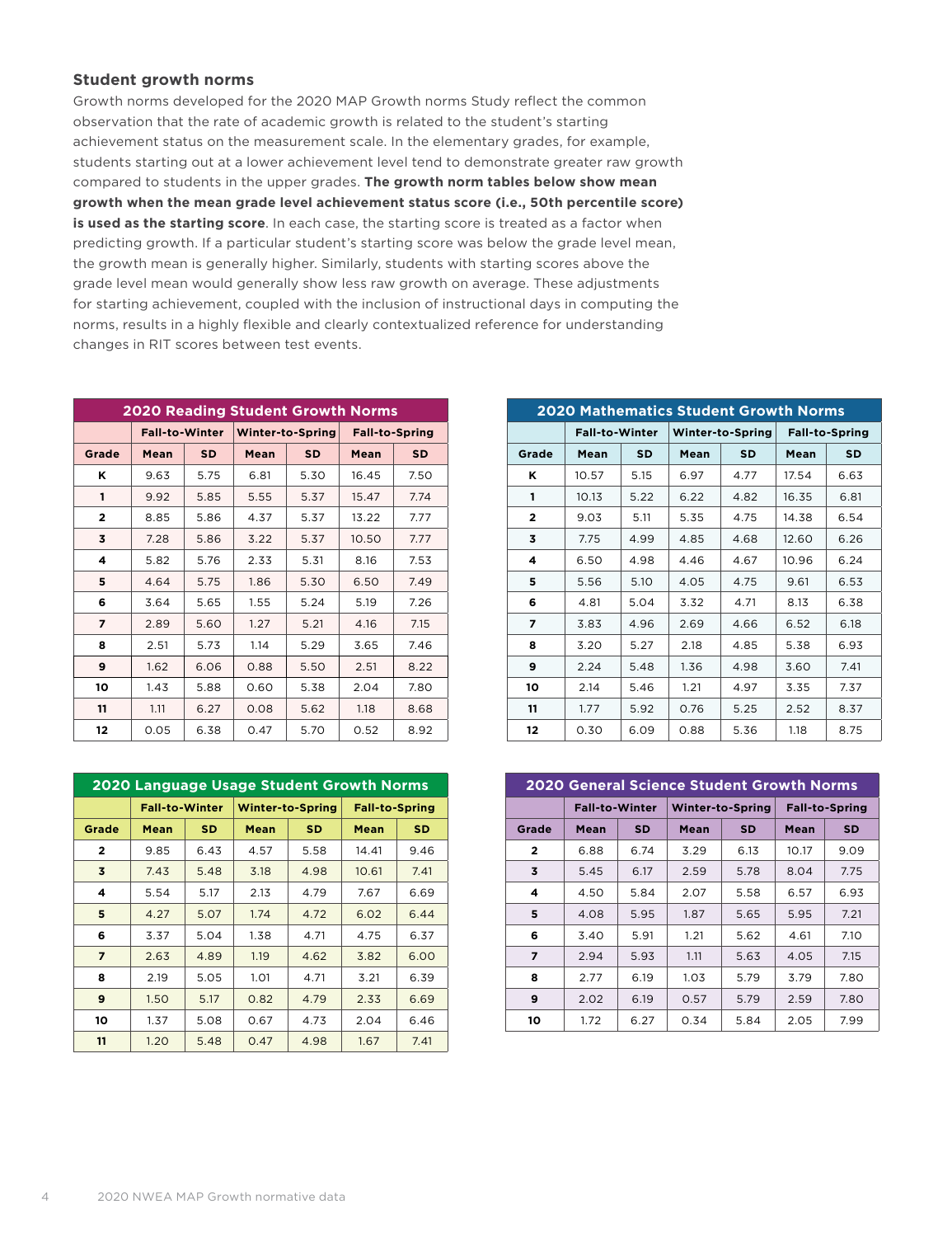#### **School norms**

Just as references to performance at the student level are important, school references can also provide important insights. Because research shows that the variation of groups of students tend to be much smaller than that of the students themselves, studentlevel norms are inappropriate for understanding the performance and progress of groups of students. If groups of students in a school are evaluated against the student norms, strongly performing schools will tend to have their outcome understated while poorly performing schools will tend to have their performance overstated. The 2020 MAP Growth norms Study includes achievement and growth norms for gradelevels within schools in addition to student achievement status and growth norms.

| <b>2020 Reading School Growth Norms</b> |                       |           |      |                         |       |                       |  |  |
|-----------------------------------------|-----------------------|-----------|------|-------------------------|-------|-----------------------|--|--|
|                                         | <b>Fall-to-Winter</b> |           |      | <b>Winter-to-Spring</b> |       | <b>Fall-to-Spring</b> |  |  |
| Grade                                   | Mean                  | <b>SD</b> | Mean | <b>SD</b>               | Mean  | <b>SD</b>             |  |  |
| Κ                                       | 9.63                  | 1.43      | 6.81 | 1.07                    | 16.45 | 2.49                  |  |  |
| 1                                       | 9.92                  | 1.47      | 5.55 | 1.10                    | 15.47 | 2.57                  |  |  |
| $\overline{2}$                          | 8.85                  | 1.44      | 4.37 | 1.08                    | 13.22 | 2.52                  |  |  |
| 3                                       | 7.28                  | 1.23      | 3.22 | 0.92                    | 10.50 | 2.14                  |  |  |
| 4                                       | 5.82                  | 1.21      | 2.33 | 0.91                    | 8.16  | 2.11                  |  |  |
| 5                                       | 4.64                  | 1.15      | 1.86 | 0.86                    | 6.50  | 2.01                  |  |  |
| 6                                       | 3.64                  | 1.02      | 1.55 | 0.77                    | 5.19  | 1.79                  |  |  |
| 7                                       | 2.89                  | 1.02      | 1.27 | 0.76                    | 4.16  | 1.78                  |  |  |
| 8                                       | 2.51                  | 1.18      | 1.14 | 0.88                    | 3.65  | 2.06                  |  |  |
| 9                                       | 1.62                  | 1.16      | 0.88 | 0.87                    | 2.51  | 2.03                  |  |  |
| 10                                      | 1.43                  | 0.96      | 0.60 | 0.72                    | 2.04  | 1.68                  |  |  |
| 11                                      | 1.11                  | 1.25      | 0.08 | 0.94                    | 1.18  | 2.19                  |  |  |
| 12                                      | 0.05                  | 1.31      | 0.47 | 1.01                    | 0.52  | 2.30                  |  |  |

| 2020 Language Usage School Growth Norms |                       |           |             |                         |                       |           |  |  |
|-----------------------------------------|-----------------------|-----------|-------------|-------------------------|-----------------------|-----------|--|--|
|                                         | <b>Fall-to-Winter</b> |           |             | <b>Winter-to-Spring</b> | <b>Fall-to-Spring</b> |           |  |  |
| Grade                                   | Mean                  | <b>SD</b> | <b>Mean</b> | SD                      | Mean                  | <b>SD</b> |  |  |
| $\overline{2}$                          | 9.85                  | 1.65      | 4.57        | 1.24                    | 14.41                 | 2.88      |  |  |
| 3                                       | 7.43                  | 1.13      | 3.18        | 0.84                    | 10.61                 | 1.97      |  |  |
| 4                                       | 5.54                  | 1.01      | 2.13        | 0.76                    | 7.67                  | 1.76      |  |  |
| 5                                       | 4.27                  | 0.92      | 1.74        | 0.69                    | 6.02                  | 1.61      |  |  |
| 6                                       | 3.37                  | 0.80      | 1.38        | 0.60                    | 4.75                  | 1.40      |  |  |
| $\overline{ }$                          | 2.63                  | 0.78      | 1.19        | 0.59                    | 3.82                  | 1.37      |  |  |
| 8                                       | 2.19                  | 0.86      | 1.01        | 0.64                    | 3.21                  | 1.50      |  |  |
| 9                                       | 1.50                  | 0.82      | 0.82        | 0.61                    | 2.33                  | 1.43      |  |  |
| 10                                      | 1.37                  | 0.81      | 0.67        | 0.60                    | 2.04                  | 1.41      |  |  |
| 11                                      | 1.20                  | 0.97      | 0.47        | 0.73                    | 1.67                  | 1.70      |  |  |

School norms provide references for comparing how grade levels of students within a school compare, as a group, to:

- **+** the same grade level of students in another specific school
- **+** the same grade level of students in public schools across the U.S.

This allows school and district administrators to use school norms to monitor school performance over time, and to compare schools' performance within the district. The tables below contain school growth norms. The important difference between student and school growth is in the SD columns. As the tables show, the growth of groups of students at any grade level is understandably less variable than the growth of individual students.

| <b>2020 Mathematics School Growth Norms</b> |                       |           |      |                         |             |                       |  |  |  |
|---------------------------------------------|-----------------------|-----------|------|-------------------------|-------------|-----------------------|--|--|--|
|                                             | <b>Fall-to-Winter</b> |           |      | <b>Winter-to-Spring</b> |             | <b>Fall-to-Spring</b> |  |  |  |
| <b>Grade</b>                                | Mean                  | <b>SD</b> | Mean | <b>SD</b>               | <b>Mean</b> | <b>SD</b>             |  |  |  |
| κ                                           | 10.57                 | 1.36      | 6.97 | 1.02                    | 17.54       | 2.38                  |  |  |  |
| 1                                           | 10.13                 | 1.44      | 6.22 | 1.08                    | 16.35       | 2.52                  |  |  |  |
| $\overline{2}$                              | 9.03                  | 1.30      | 5.35 | 0.97                    | 14.38       | 2.27                  |  |  |  |
| 3                                           | 7.75                  | 1.21      | 4.85 | 0.91                    | 12.60       | 2.12                  |  |  |  |
| 4                                           | 6.50                  | 1.16      | 4.46 | 0.87                    | 10.96       | 2.02                  |  |  |  |
| 5                                           | 5.56                  | 1.39      | 4.05 | 1.04                    | 9.61        | 2.42                  |  |  |  |
| 6                                           | 4.81                  | 1.28      | 3.32 | 0.96                    | 8.13        | 2.24                  |  |  |  |
| $\overline{ }$                              | 3.83                  | 1.19      | 2.69 | 0.89                    | 6.52        | 2.08                  |  |  |  |
| 8                                           | 3.20                  | 1.38      | 2.18 | 1.04                    | 5.38        | 2.42                  |  |  |  |
| 9                                           | 2.24                  | 1.10      | 1.36 | 0.83                    | 3.60        | 1.93                  |  |  |  |
| 10                                          | 2.14                  | 1.16      | 1.21 | 0.87                    | 3.35        | 2.02                  |  |  |  |
| 11                                          | 1.77                  | 1.15      | 0.76 | 0.86                    | 2.52        | 2.01                  |  |  |  |
| 12                                          | 0.30                  | 1.23      | 0.88 | 0.93                    | 1.18        | 2.15                  |  |  |  |

| <b>2020 General Science School Growth Norms</b> |                       |           |      |                         |                       |           |  |  |
|-------------------------------------------------|-----------------------|-----------|------|-------------------------|-----------------------|-----------|--|--|
|                                                 | <b>Fall-to-Winter</b> |           |      | <b>Winter-to-Spring</b> | <b>Fall-to-Spring</b> |           |  |  |
| Grade                                           | Mean                  | <b>SD</b> | Mean | <b>SD</b>               | Mean                  | <b>SD</b> |  |  |
| $\overline{2}$                                  | 6.88                  | 1.21      | 3.29 | 0.91                    | 10.17                 | 2.12      |  |  |
| 3                                               | 5.45                  | 1.42      | 2.59 | 1.07                    | 8.04                  | 2.49      |  |  |
| 4                                               | 4.50                  | 1.17      | 2.07 | 0.88                    | 6.57                  | 2.05      |  |  |
| 5                                               | 4.08                  | 1.22      | 1.87 | 0.91                    | 5.95                  | 2.13      |  |  |
| 6                                               | 3.40                  | 1.22      | 1.21 | 0.91                    | 4.61                  | 2.13      |  |  |
| 7                                               | 2.94                  | 1.22      | 1.11 | 0.92                    | 4.05                  | 2.14      |  |  |
| 8                                               | 2.77                  | 1.23      | 1.03 | 0.92                    | 3.79                  | 2.15      |  |  |
| 9                                               | 2.02                  | 1.33      | 0.57 | 1.00                    | 2.59                  | 2.31      |  |  |
| 10                                              | 1.72                  | 1.13      | 0.34 | 0.85                    | 2.05                  | 1.97      |  |  |

Separate tables for the school achievement norms are not shown in this document because the means (i.e., average values) for school and student achievement are equivalent. The standard deviations for the school norms are much smaller than for students, however, meaning that the range between high and low values seen at the school level are far smaller than the variability commonly seen for individual students. Additional information on the school achievement norms can be found in the 2020 MAP Growth norms Study.